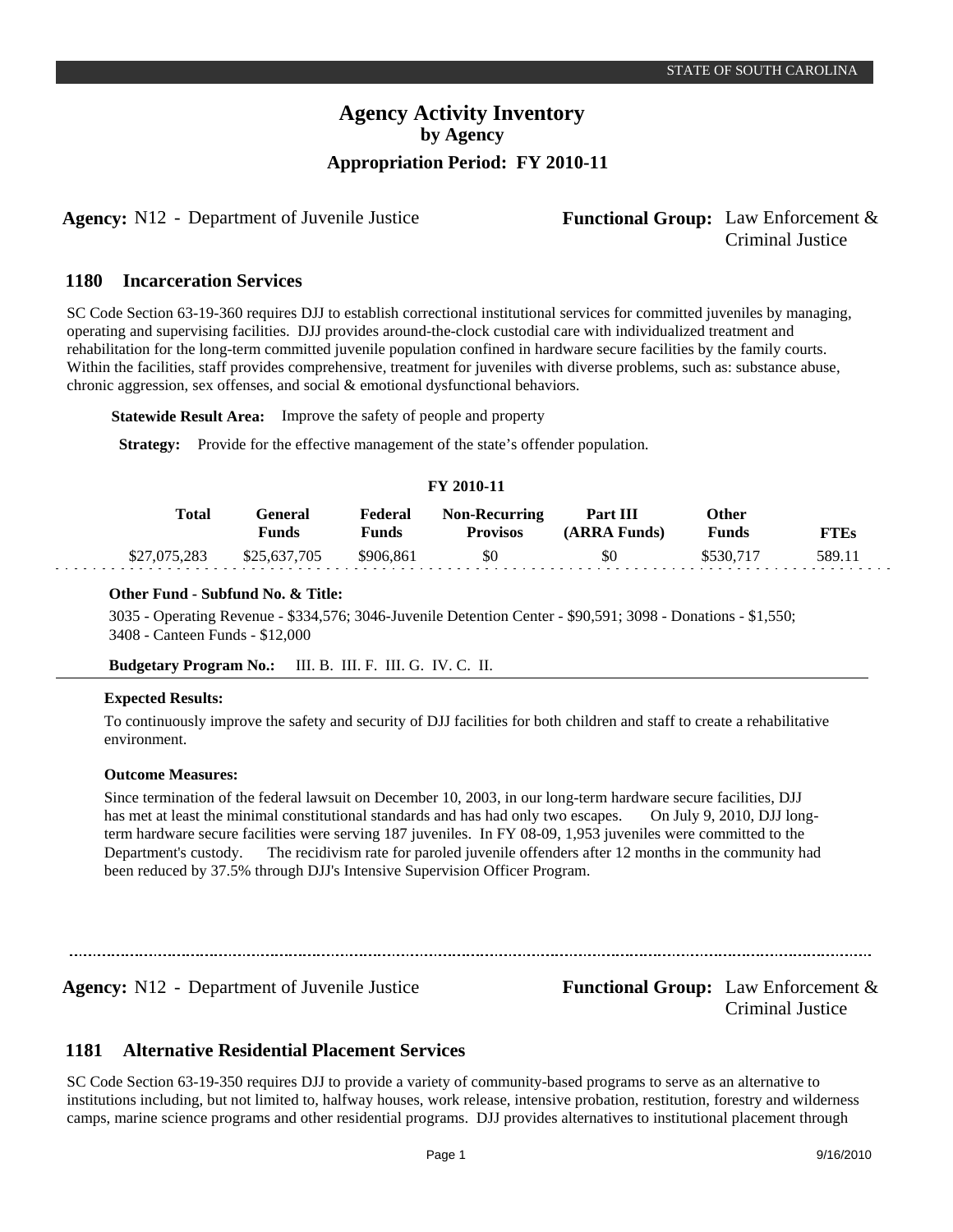# **Agency Activity Inventory by Agency**

## **Appropriation Period: FY 2010-11**

residential care in multi-agency beds, group homes, marine and wilderness camps. These placements provide 24-hour care which incorporates clinical treatment services, skill building, crisis stabilization, independent living, and education for nonviolent juvenile offenders and juveniles on parole or probation.

**Statewide Result Area:** Improve the safety of people and property

**Strategy:** Provide for the effective management of the state's offender population.

## **FY 2010-11**

| Total        | '÷eneral<br>Funds | Federal<br>Funds | <b>Non-Recurring</b><br><b>Provisos</b> | Part III<br>(ARRA Funds) | Other<br><b>Funds</b> | FT Es |
|--------------|-------------------|------------------|-----------------------------------------|--------------------------|-----------------------|-------|
| \$29,307,738 | \$24,296,688      | \$0              | \$0                                     | \$5,000,000              | \$11.050              | 9.00  |

#### **Other Fund - Subfund No. & Title:**

3035 - Operating Revenue - \$10,000; 3046 - 3098 - Donations - \$1,050

**Budgetary Program No.:** III. E. III. B. III. A. III. F. III. G. IV.C. I

#### **Expected Results:**

To offer a continuum of residential placements for juveniles which serve as community alternatives for commitment/secure confinement.

#### **Outcome Measures:**

The proportion of committed youth who serve their sentences in community beds, as opposed to secure beds, increased from 29% in FY 00-01 to 51% in FY 09-10. In FY 09-10, 2,215 juveniles were placed in alternative community residential beds, which was an increase of 28% from FY 08-09.

**Agency:** N12 - Department of Juvenile Justice **Functional Group:** Law Enforcement &

Criminal Justice

#### **Evaluation Services 1182**

SC Code Section 63-19-360 requires DJJ to establish and maintain residential and nonresidential reception and evaluation centers that provide complete social, physical, psychological and mental examinations, and investigations of family and community environment, to determine appropriate correctional or custodial care. DJJ operates and manages three regional residential evaluation centers as well as community based evaluation services that provide court-ordered evaluations of adjudicated juveniles prior to final disposition of the case. These evaluations include social, psychological, physical, family and educational assessments which help the family court judge decide how to proceed in the best interest of the child.

**Statewide Result Area:** Improve the safety of people and property

**Strategy:** Provide for the effective management of the state's offender population.

## **FY 2010-11**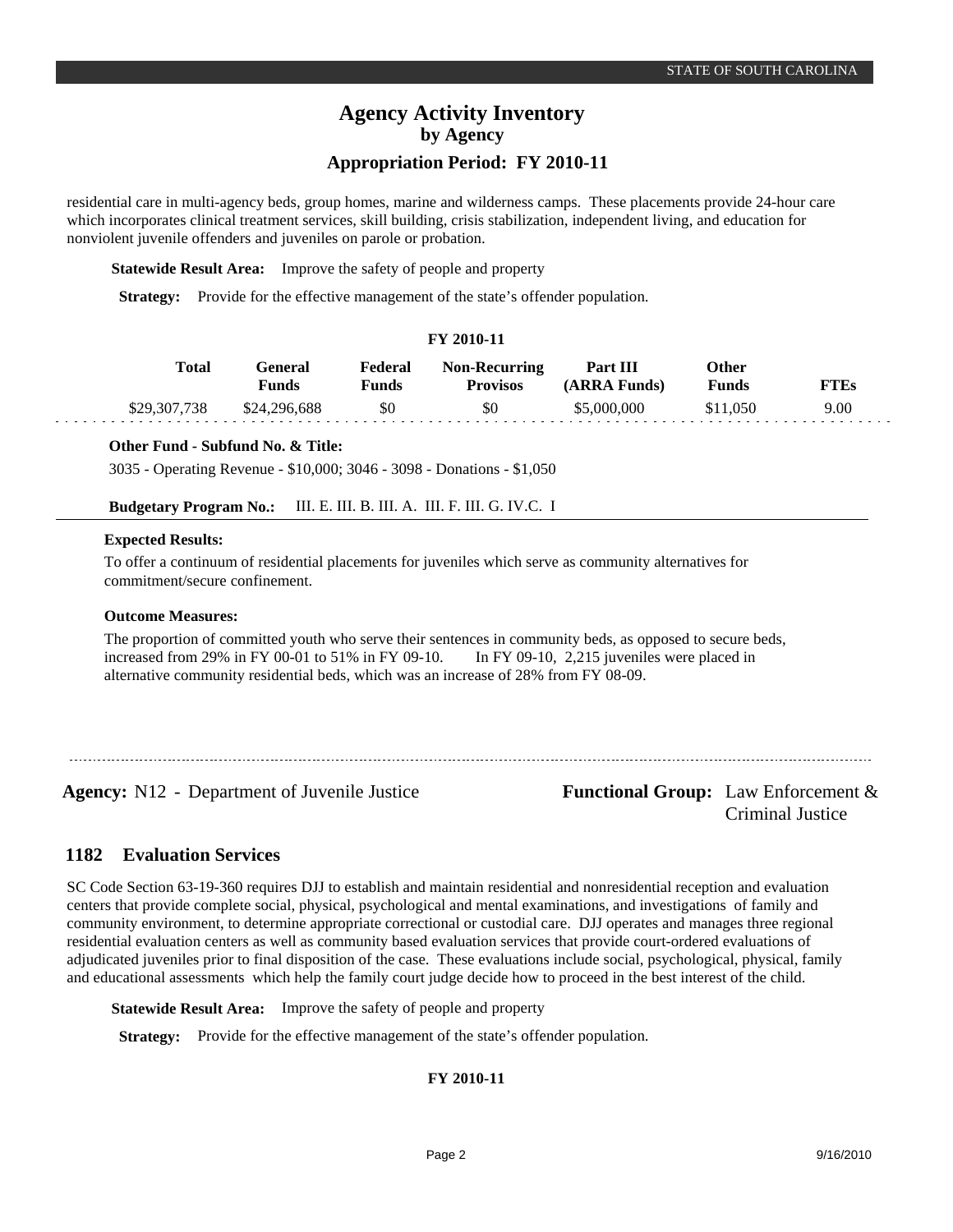# **Agency Activity Inventory by Agency**

# **Appropriation Period: FY 2010-11**

| Total                             | <b>General</b><br><b>Funds</b> | Federal<br><b>Funds</b> | <b>Non-Recurring</b><br><b>Provisos</b> | Part III<br>(ARRA Funds) | Other<br><b>Funds</b> | <b>FTEs</b> |  |
|-----------------------------------|--------------------------------|-------------------------|-----------------------------------------|--------------------------|-----------------------|-------------|--|
| \$15,927,273                      | \$11,665,386                   | \$410.820               | \$0                                     | \$0                      | \$3,851,067           | 346.00      |  |
| Other Fund - Subfund No. & Title: |                                |                         |                                         |                          |                       |             |  |

3035 - Operating Revenue - \$3,357,816; 3046 - Juvenile Detention Center - \$492,126; 3098 - Donations - \$1,125

**Budgetary Program No.:** III. C.III. B. III. F. III. A. III. G. IV.C. II.

## **Expected Results:**

To increase the proportion of community evaluations (where services are Medicaid reimbursable) to residential evaluations (where services are not reimbursable).

## **Outcome Measures:**

In DJJ's three regional secure evaluation centers, staff conducted 1,654 court-ordered residential evaluations in FY 09-10. Each center provides comprehensive psychological, social, and educational assessments used by the courts in the disposition of those cases. The three regional evaluation centers also serve as admission centers to DJJ's other facilities. Annual use of community evaluations have increased by 95.6% between FY 01-02 and FY 09-10. There were 1,042 court-ordered community evaluations conducted in FY 09-10 and only 532 in FY 01-02.

**Agency:** N12 - Department of Juvenile Justice **Functional Group:** Law Enforcement &

Criminal Justice

#### **Detention Services 1183**

SC Code Section 63-19-360 requires DJJ to provide detention services in a secure facility that meets or exceeds state standards. Section 20-7-7215 requires that detained juveniles must be screened to determine needs and appropriate services. The agency's detention center provides around-the-clock custodial care for pre-adjudicatory juveniles for the benefit of the counties and municipalities. The detention center must also provide screenings to determine the child's medical, social and educational needs while being detained and those services must be provided.

**Statewide Result Area:** Improve the safety of people and property

**Strategy:** Provide for the effective management of the state's offender population.

| <b>FY 2010-11</b> |             |                         |                         |                                         |                          |                       |             |  |  |  |
|-------------------|-------------|-------------------------|-------------------------|-----------------------------------------|--------------------------|-----------------------|-------------|--|--|--|
|                   | Total       | General<br><b>Funds</b> | Federal<br><b>Funds</b> | <b>Non-Recurring</b><br><b>Provisos</b> | Part III<br>(ARRA Funds) | Other<br><b>Funds</b> | <b>FTEs</b> |  |  |  |
|                   | \$4,103,360 | \$299.954               | \$17.691                | \$0                                     | \$0                      | \$3,785,715           | 89.00       |  |  |  |

## **Other Fund - Subfund No. & Title:**

3046 - Juvenile Detention Center - \$1,014,740; 3908 - Court Fines - \$2,770,975

**Budgetary Program No.:** III. D. III. B. III. A. III. F. III. G. IV.C. II.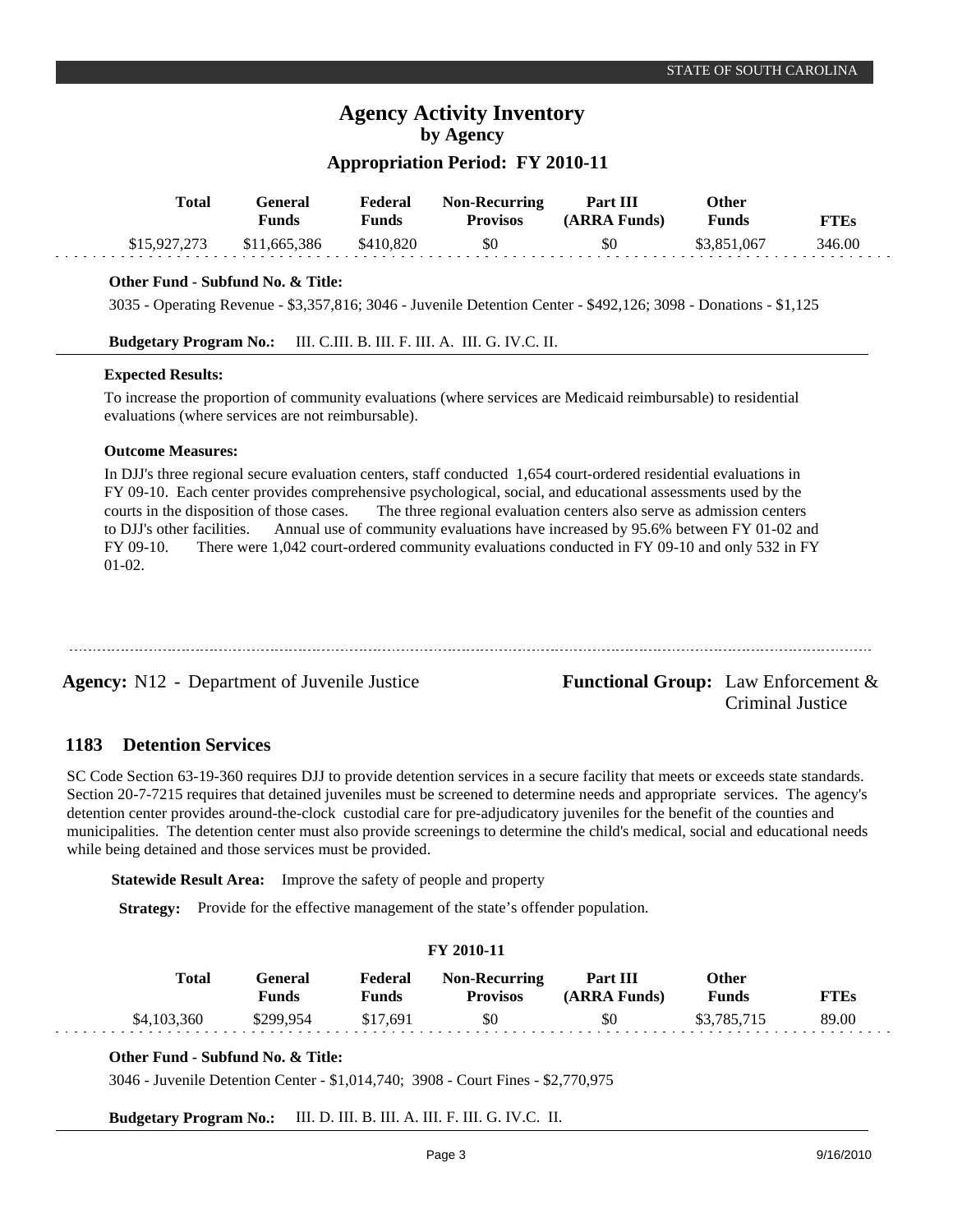#### **Expected Results:**

To provide pre-adjudicatory detention services that protect youth and the public and assure juvenile attendance in Family Court.

#### **Outcome Measures:**

Detention Center admissions decreased by 17.0% over last five years ending in FY 08-09. There were 2,619 admissions to DJJ's Detention Center in FY 08-09; 59% of all juvenile detentions in the state. DJJ's Detention Center was constructed as a single cell facility with a 74-bed capacity. Because of high demand, the Center has operated above its original capacity all but 15 days since July 1, 2001. With the high demand, DJJ had to double bunk some cells but even with the extra beds, demand exceeds capacity. The highest daily population for FY 09- 10 was 126 and the lowest was 69 and the average daily population for FY 09-10 was 99.

**Agency:** N12 - Department of Juvenile Justice **Functional Group:** Law Enforcement &

Criminal Justice

#### **Medical Services 1184**

SC Code Section 63-19-1610 states that from the time of lawful reception of a child and during the child's stay, the child is under the exclusive care, custody and control of the department. DJJ provides and/or contracts for medical and dental services for the juveniles in its care. As the result of a federal class action law suit, DJJ was ordered by the federal court to: employ trained medical staff to provide basic health care services, employ a supervising physician, review sick call requests on a daily basis and provide reasonably prompt medical care.

**Statewide Result Area:** Improve the safety of people and property

**Strategy:** Provide for the effective management of the state's offender population.

## **FY 2010-11**

| Total       | Feneral<br>Funds | Federal<br>$F$ unds | <b>Non-Recurring</b><br><b>Provisos</b> | Part III<br>(ARRA Funds) | Other<br>Funds | TTEs   |
|-------------|------------------|---------------------|-----------------------------------------|--------------------------|----------------|--------|
| \$7,115,749 | \$5,989,935      | \$0                 | \$0                                     | \$0                      |                | 155.00 |

#### **Other Fund - Subfund No. & Title:**

3035 - Operating Revenue - \$508,928; 3908 - Court Fines - \$299,300; 3046 - Juvenile Detention Center - \$317,586

**Budgetary Program No.:** III.B. III. F. III.G. IV.C. II.

#### **Expected Results:**

To provide quality and cost-efficient health care to all juveniles served by the department.

#### **Outcome Measures:**

In FY 09-10, DJJ's infirmary on BRRC provided various health services for 10,758 sick calls and outpatient visits. DJJ's infirmary had 163 inpatient admissions with average stay of 3.6 days in FY 09-10. In FY 09-10, DJJ's other medical units provided various health services for 10,954 sick calls and outpatient visits at its three evaluation centers and 3,216 at its Detention Center. In FY 09-10, DJJ dental service conducted 820 visits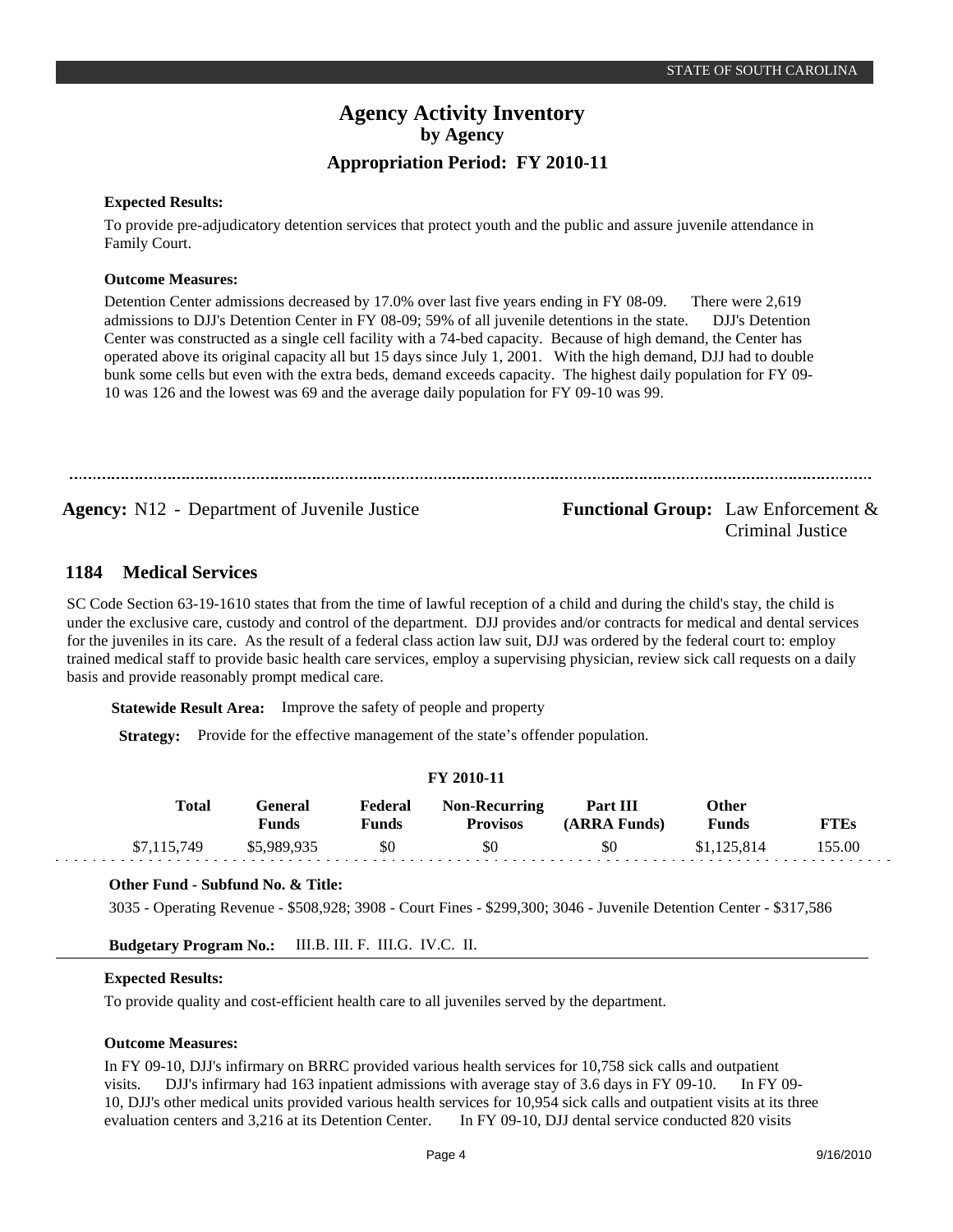which consisted of various dental services.

**Agency:** N12 - Department of Juvenile Justice **Functional Group:** Law Enforcement &

# Criminal Justice

#### **Educational Services 1185**

SC Code Section 63-19-380 establishes a special school district within DJJ that operates on a 12-month basis to provide academic and vocational training at DJJ facilities. The district is required to meet all educational standards prescribed by law and by DOE for public schools including EFA, Defined Minimum Program, teacher and superintendent certification laws and regulations. DJJ's School District manages and provides educational and vocational services to the juveniles in the agency's institutions, evaluation centers, detention center, group homes and other residential facilities. The District's academic programs are fully accredited by the SC DOE and allow students to earn either a high school diploma or a GED. Additionally, the District offers vocational courses, extensive special education services, and the nation's first Army JROTC and Communities in School programs in a juvenile correctional facility setting.

**Statewide Result Area:** Improve the safety of people and property

**Strategy:** Provide for the effective management of the state's offender population.

| 1 1 2010-11 |              |                         |                  |                                         |                                 |                       |             |  |  |  |
|-------------|--------------|-------------------------|------------------|-----------------------------------------|---------------------------------|-----------------------|-------------|--|--|--|
|             | <b>Total</b> | General<br><b>Funds</b> | Federal<br>Funds | <b>Non-Recurring</b><br><b>Provisos</b> | <b>Part III</b><br>(ARRA Funds) | Other<br><b>Funds</b> | <b>FTEs</b> |  |  |  |
|             | \$11,432,184 | \$2,109,588             | \$2,247,774      | \$0                                     | SO.                             | \$7.074.822           | 105.00      |  |  |  |

**FY 2010-11**

## **Other Fund - Subfund No. & Title:**

3035 - Operating Revenue - \$520,043; 3098 - Donations - \$875; 3037 - Special Deposits - \$22,000; 3472 - Special Funds - \$4,668,214; 3834 - Local Effort - \$1,100,000; 4973 - Allocation - Education Improvement Act - \$763,690

**Budgetary Program No.:** III. H. III.B. III.G. III.F. IV.C. II.

## **Expected Results:**

To prepare committed juveniles with an educational degree (GED, high school diploma) and vocational training to enable their gainful employment upon return to their community.

## **Outcome Measures:**

DJJ's School District received an Excellent Absolute and Excellent Improvement rating for their 2008-2009 District Report Card. The DJJ School District also received a Palmetto Gold Award. DJJ's Birchwood High School and Middle School are Accredited by the Southern Association of Colleges and Schools. DJJ operates its schools on a 12-month basis with an average daily student count of approximately 900 plus. During FY 08-09, DJJ students taking the GED had a passage rate of 67%; the state's passage rate was 62%. DJJ is 116% above our baseline for GED/Diploma up from 68 in FY 01-02 to 147 for FY 08-09.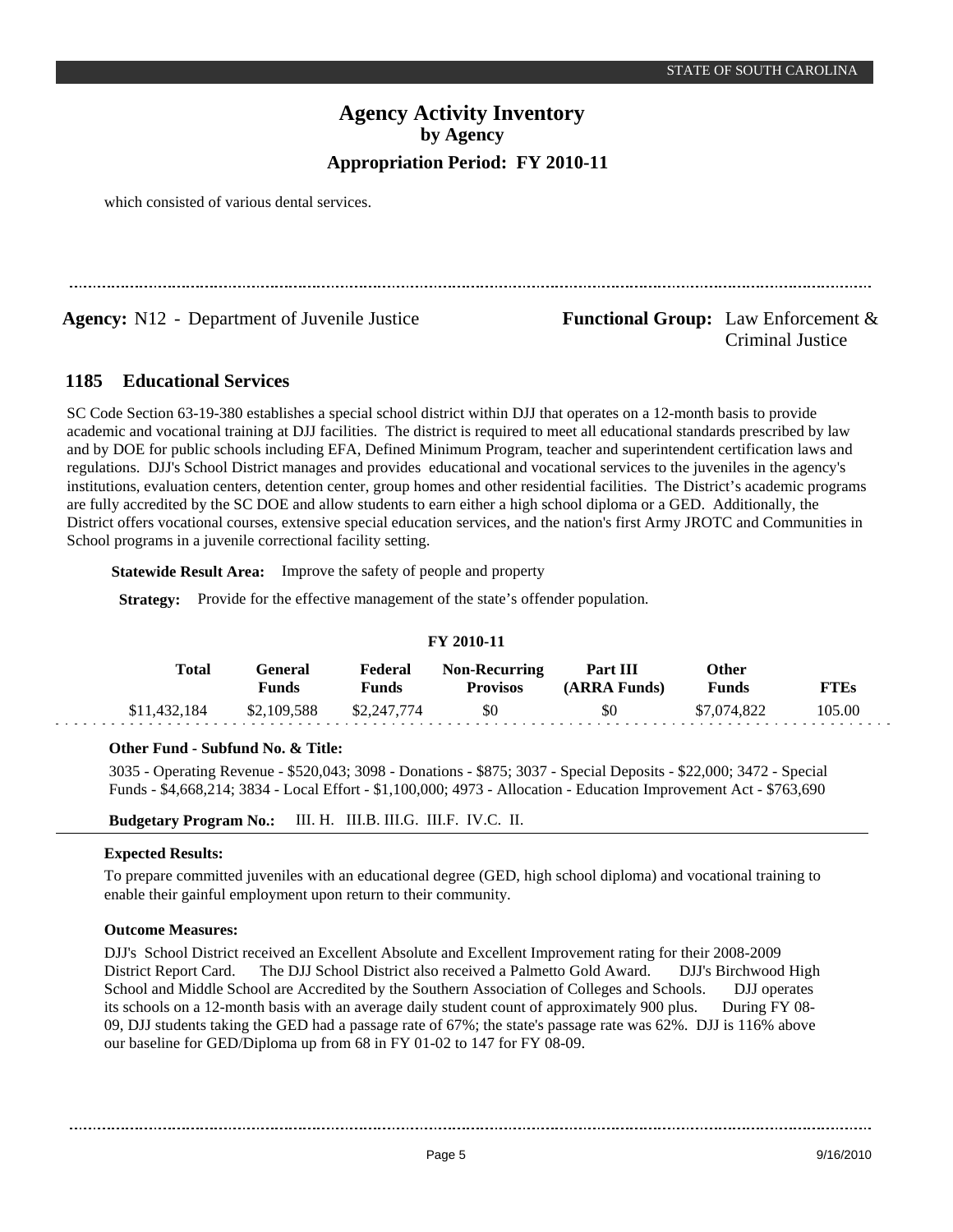Agency: N12 - Department of Juvenile Justice **Functional Group:** Law Enforcement &

Criminal Justice

#### **Other Community Services 1186**

SC Code Section 63-19-350 requires DJJ to provide family court screenings and referral counseling; the serving, advising and counseling of children on probation, in the institutions and on parole. In addition, DJJ must provide a variety of community based programs to augment regular probation services. DJJ must also provide or arrange for necessary services either within the department or through cooperative arrangements with other appropriate agencies. DJJ county offices provide intake and case supervision/ management services. During the intake process, DJJ staff conducts interviews with the juvenile and their family and gathers information from other agencies in order to make assessments and recommendations for the Family Courts. The management/supervision of a juvenile's case requires development of a plan for services and supervision whether at the intake stage, detention, incarceration and/or parole. Monitoring/supervision of the juvenile is required to ensure appropriate services are provided and progress is made.

**Statewide Result Area:** Improve the safety of people and property

**Strategy:** Provide for the effective management of the state's offender population.

#### **FY 2010-11**

| Total        | General<br><b>Funds</b> | Federal<br><b>Funds</b> | <b>Non-Recurring</b><br><b>Provisos</b> | <b>Part III</b><br>(ARRA Funds) | Other<br><b>Funds</b> | FTEs   |
|--------------|-------------------------|-------------------------|-----------------------------------------|---------------------------------|-----------------------|--------|
| \$20,507,840 | \$14,710,947            | \$92.766                | \$2,000,000                             | \$0                             | \$3,704,127           | 442.00 |

## **Other Fund - Subfund No. & Title:**

3764 - Medicaid Assistance Payments - \$1,586,236; 3908 - Court Fines - \$1,450,00; 3035 - Operating Revenue - \$500; 3046 - Juvenile Detention Center - \$420,374; 3302 - Family Preservation Payment - \$246,617; 3098 - Donations - \$400

**Budgetary Program No.:** III. A. III.F. III. G. IV.C. II.

## **Expected Results:**

To provide effective juvenile intake, probation, and parole supervision to ensure offender compliance with conditions set by the Family Court/Juvenile Parole Board, and promote targeted case management for juveniles and families. Because of the withdrawal of DMH services in many areas of the state for at-risk juveniles, DJJ is concerned there maybe an impact on recidivism and community safety.

## **Outcome Measures:**

Parole revocations have been reduced by 50.4% from FY 01-02 to FY 09-10. There were 51 parole revocations in FY 2009-2010 compared to 103 in FY 2001-2002. For FY 08-09, DJJ was advised by SCDHHS to terminate the Medicaid Targeted Case Management (TCM) services due to a change in Federal Register Interim Final Regulations. However as a result of the Medicaid Services Restoration Act of 2009, DJJ was able to begin billing Medicaid for TCM services for a specific targeted population effective October 1, 2009. Based on the more restricted guidelines, DJJ implemented Medicaid TCM in select counties with an implementation plan to be statewide by the end of the FY 09-10. Total TCM units billed from October 1, 2009 through June 30, 2010 were 4,073 units which generated \$146,628 in Medicaid eligible reimbursement.In FY 08-09, 85% of juveniles placed on probation or parole, or in Arbitration programs, did not re-offend while under DJJ supervision.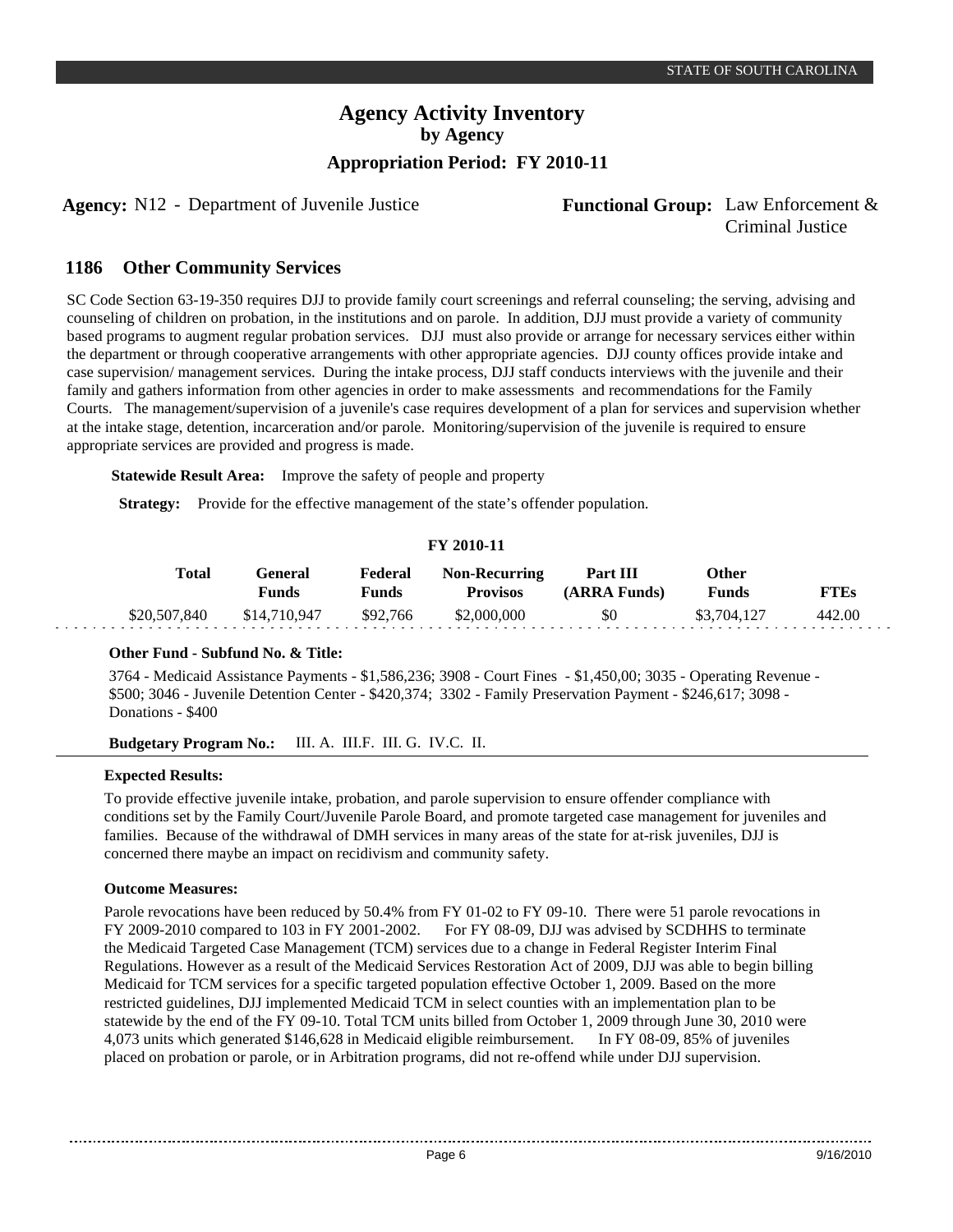Agency: N12 - Department of Juvenile Justice **Functional Group:** Law Enforcement &

# Criminal Justice

#### **Prevention and Diversion Services 1187**

SC Code Section 63-19-350 requires DJJ to provide prevention services including short and long-range planning, to establish statewide priorities and standards, to provide technical assistance to local government in the development of prevention programs. The section also requires DJJ to provide programs to divert juveniles, where appropriate, from the juvenile justice system. DJJ's prevention services include collaboration or partnership with the community and other entities to develop initiatives aimed at reducing juvenile delinquency on a local level. Diversion services provide alternatives to adjudication and commitment where appropriate. These programs are aimed at first-time nonviolent criminal offenders and still hold the juvenile accountable for their actions.

**Statewide Result Area:** Improve the safety of people and property

**Strategy:** Provide for the preparation and prevention of criminal activities and natural and/or man-made events.

## **FY 2010-11**

| Total       | <b>General</b><br>Funds | Federal<br>Funds | <b>Non-Recurring</b><br><b>Provisos</b> | Part III<br>(ARRA Funds) | <b>Other</b><br><b>Funds</b> | FTEs  |
|-------------|-------------------------|------------------|-----------------------------------------|--------------------------|------------------------------|-------|
| \$1,006,076 | \$679,571               | \$326.505        | SO.                                     | \$0                      | \$0                          | 22.00 |

**Other Fund - Subfund No. & Title:**

NA

a a a

**Budgetary Program No.:** III. A. III.F. III.G. IV.C. II.

## **Expected Results:**

To prevent the penetration of at-risk youth through the juvenile justice system by providing effective diversion programs and case management services.

## **Outcome Measures:**

In FY 09-10, 56.65% of the delinquency cases were diverted from prosecution statewide. In FY 09-10, 14,722 cases were diverted from the juvenile justice system.Even with major budget cuts, DJJ has continued to partner with communities, churches, legislators and volunteers to reestablish 24 of our Teen After-School Centers (TASC) for non-violent at risk juveniles ages 12 to 17 in FY 09-10; some funded by DJJ and some funded by Friends of Juvenile Justice. Before in FY 08-09, DJJ had over 36 TASC sites open but had to close all sites to base budget cuts.

**Agency:** N12 - Department of Juvenile Justice **Functional Group:** Law Enforcement &

Criminal Justice

#### **Victim Services 1189**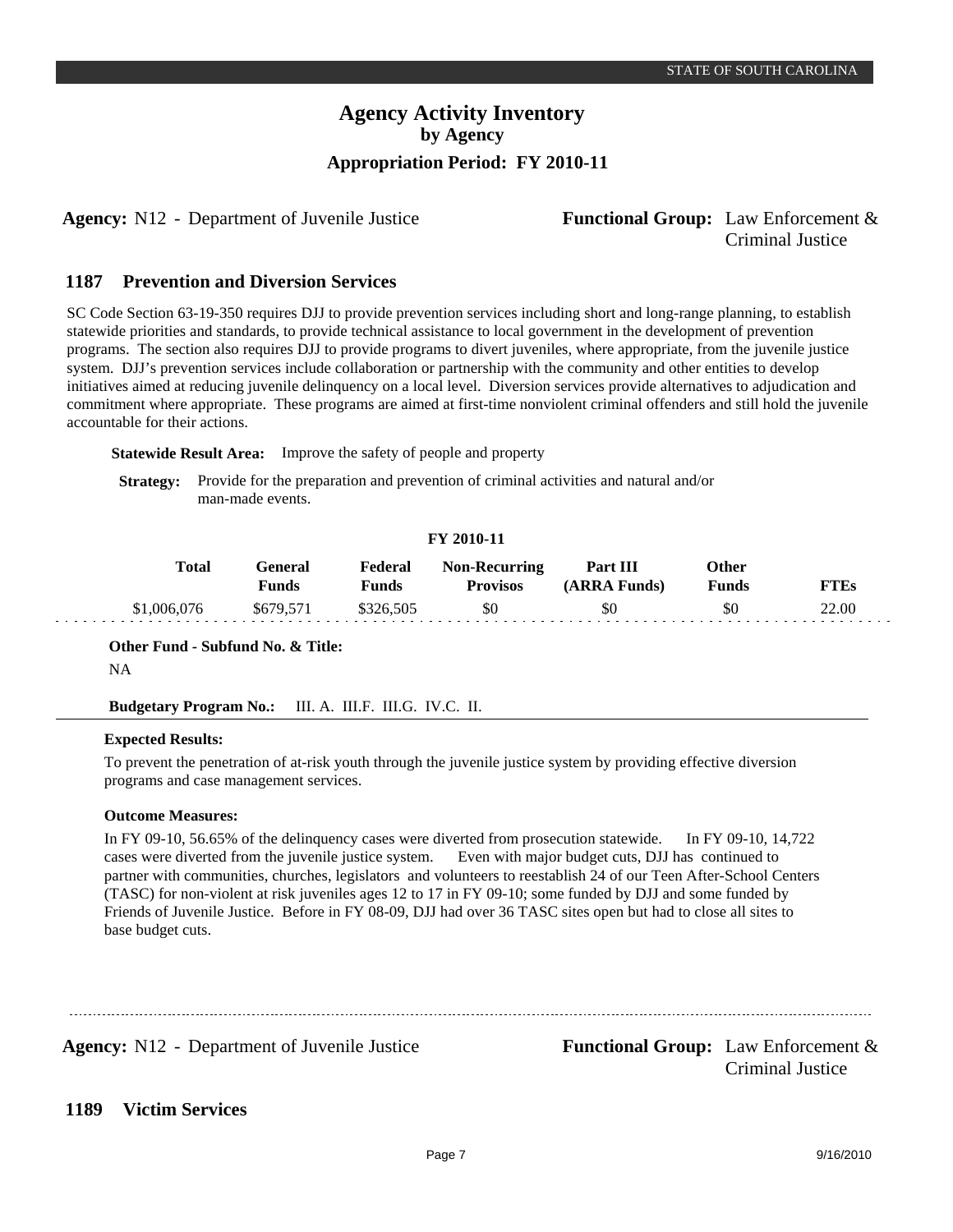SC Code Section 16-3-1540 requires DJJ to confer with victims before taking certain actions and to inform the victim of the status of a case. Section 16-3-1545 requires DJJ to notify the victim of his or her right to submit a victim impact statement at post adjudication proceedings. Section 16-3-1560 requires DJJ to notify a victim of post-conviction proceedings affecting probation, parole or release and of victim's rights to attend. DJJ notifies a victim of an escape, post-conviction proceedings affecting probation, parole, or release and of the victim's rights to attend; notification must be made sufficiently in advance for the victim to exercise his or her rights. Additionally, the agency confers with the victim as to recommendations and keeps the victim reasonably informed of the status of a case.

**Statewide Result Area:** Improve the safety of people and property

**Strategy:** Provide for response and recovery following criminal activities and natural and/or man-made events.

#### **FY 2010-11**

| <b>Total</b> | <del>ì</del> eneral<br><b>Funds</b> | Federal<br>Funds | <b>Non-Recurring</b><br><b>Provisos</b> | Part III<br>(ARRA Funds) | <b>Other</b><br><b>Funds</b> | FTEs |
|--------------|-------------------------------------|------------------|-----------------------------------------|--------------------------|------------------------------|------|
| \$176.702    | \$156,702                           | \$20,000         | \$0                                     | \$0                      | \$0                          | .00  |

**Other Fund - Subfund No. & Title:**

NA

**Budgetary Program No.:** III. A. III.F. III.G. IV.C. II.

#### **Expected Results:**

To provide services to victims that inform them about juvenile justice proceedings, involve them in decisions about cases, and restore the losses they have experienced as victims of crime.

#### **Outcome Measures:**

In FY 08-09 for the services offered to victims by the SC Department of Juvenile Justice, over 67% reported the highest satisfaction rating and over 82% reported the two highest satisfaction ratings . In FY 08-09, juvenile offenders were ordered to pay \$495,952 in monetary restitution to victims and actually paid \$385,392. Additionally in FY 08-09, juvenile offenders were ordered to perform 105,962 hours of community service and actually completed 91,129 hours, which was 86% of what was ordered.

**Agency:** N12 - Department of Juvenile Justice **Functional Group:** Law Enforcement &

Criminal Justice

## **Parole Board 1190**

The Board of Juvenile Parole is an independent state agency composed of ten members, representing six congressional districts and four at-large seats, appointed by the Governor, with the advice and consent of the Senate. The Board establishes commitment guidelines, reviews progress and makes decisions regarding the release of juveniles indeterminately committed to the Department of Juvenile Justice for felonies and other offenses as identified in state statute (SC Children's Code, Sections 63- 19-610, 63-19-1810).

**Statewide Result Area:** Improve the safety of people and property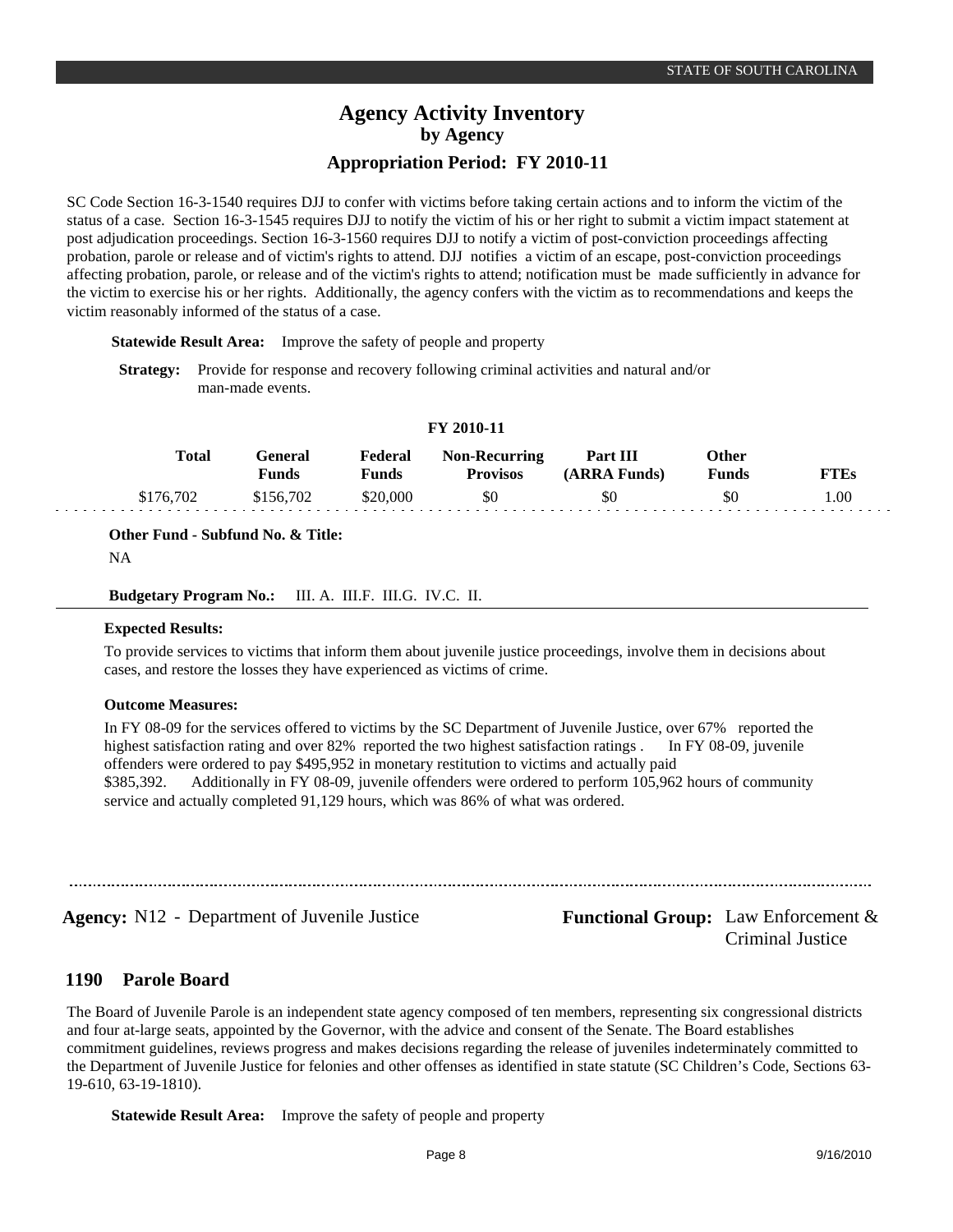# **Agency Activity Inventory by Agency**

## **Appropriation Period: FY 2010-11**

**Strategy:** Provide for the effective management of the state's offender population.

## **FY 2010-11**

| Total<br>Feneral<br><b>Funds</b> | Federal<br>$\nabla$ unds | <b>Non-Recurring</b><br>Provisos | Part III<br>(ARRA Funds) | )ther<br>Funds | "TEs  |
|----------------------------------|--------------------------|----------------------------------|--------------------------|----------------|-------|
|                                  | \$4,032                  | \$0                              | \$0                      | \$0            | 14.00 |

**Other Fund - Subfund No. & Title:**

NA

**Budgetary Program No.:** I. IV.C.

## **Expected Results:**

The Board of Juvenile Parole attempts to balance the needs of the offender, the interest of the victim and the safety of the community when rendering its decisions.

#### **Outcome Measures:**

In 09-10, the Board of Juvenile Parole reviewed an average of 102 cases per month, releasing an average of 20%. 241 juveniles (approximately 20 a month) were released by the Board during the fiscal year. 231 new cases (approximately 19 per month) were indeterminately committed.We received 99 requests from victims for some form of service (notification, restitution), 63 victims chose to attend hearings. The Chief Hearing Officer conducted 68 preliminary hearings, 54 of which were referred for a revocation/rescission hearing. 52 juvenile's paroles were revoked or rescinded. 8 of those revoked (found in violation of their parole) were granted parole at the same hearing. 44 remained in an institutional setting on commitment status.We continue to notify victims of upcoming hearings and after those hearings advise them of the results of the hearing. We did not track the number of notification letters sent this year. Our victim services coordinator position was RIF'ed in October 2009.

**Agency:** N12 - Department of Juvenile Justice **Functional Group:** Law Enforcement & Criminal Justice

#### **Administrative Services 1191**

SC Code Section 63-19-310 creates the Department and Section 63-19-330 authorizes the Director to employ staff necessary to perform the duties and responsibilities of the department. Administration provides both the executive leadership and basic infrastructure to support the operation of the agency and the various services provided by the Department. It includes accounting, budgeting, procurement, human resources, and other related administrative functions.

**Statewide Result Area:** Improve the safety of people and property

**Strategy:** Administration

| Total       | General<br><b>Funds</b> | Federal<br><b>Funds</b> | <b>Non-Recurring</b><br><b>Provisos</b> | Part III<br>(ARRA Funds) | Other<br>Funds | <b>FTEs</b> |
|-------------|-------------------------|-------------------------|-----------------------------------------|--------------------------|----------------|-------------|
| \$2,935,479 | \$2,848,396             | \$0                     | \$0                                     | \$0                      | \$87.083       | 64.00       |
|             |                         |                         | Page 9                                  |                          |                | 9/16/2010   |

## **FY 2010-11**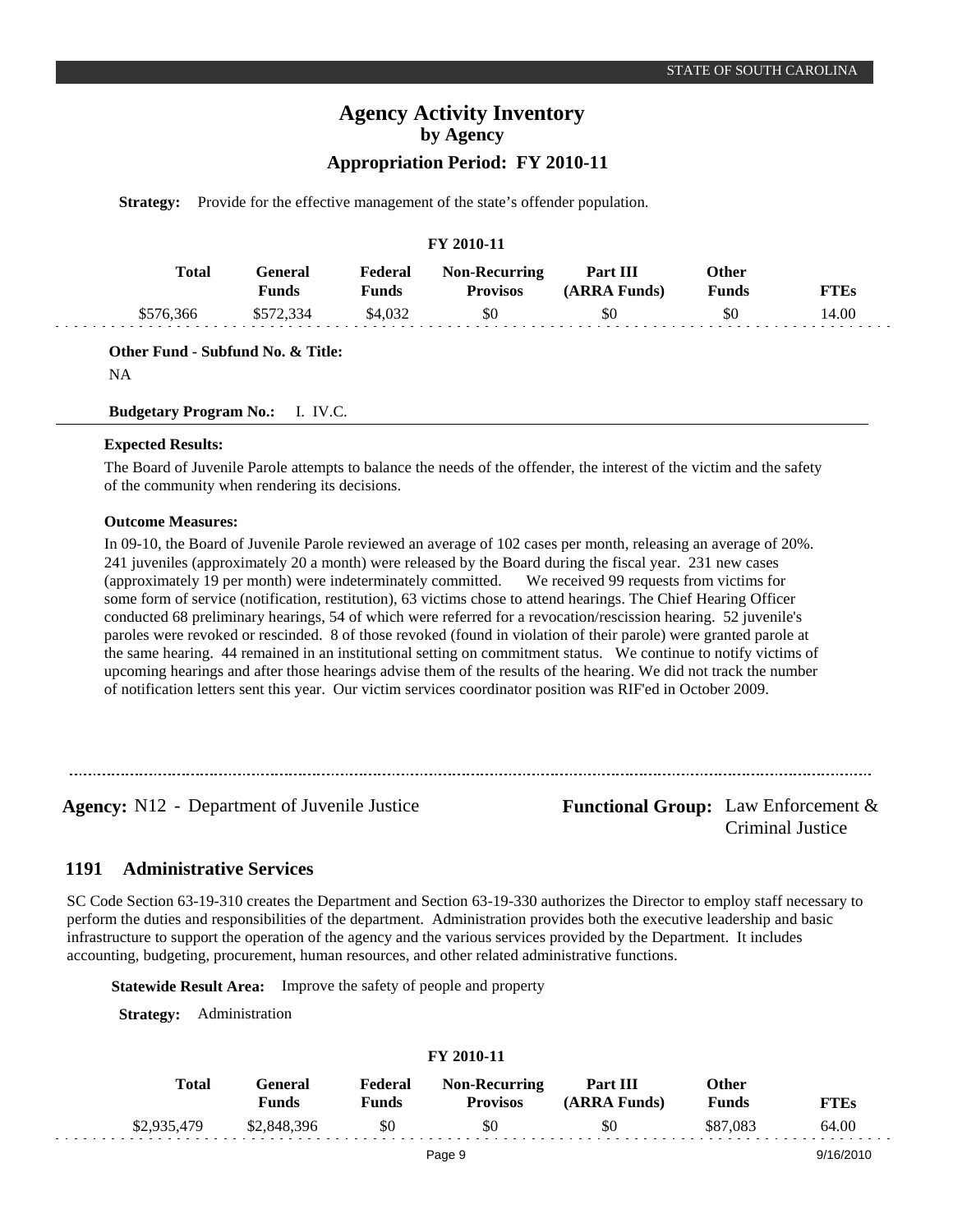## **Other Fund - Subfund No. & Title:**

3035 - Operating Revenue - \$50,000; 3046 - Juvenile Detention Center - \$37,083

#### **Budgetary Program No.:** II. III.F. III.G. IV.C.

#### **Expected Results:**

To provide the infrastructure support to ensure the cost-efficient and effective operation of the department.

#### **Outcome Measures:**

External studies from 14 years ago called for DJJ to replace all its dorms except four; those four (27-years-old) were renovated in FY 04-05. The FY 05-06, FY 06-07 and FY 07-08 State Budgets provided funding for a total of four new dorms. During FY 08-09 two of the new dorms were completed and occupied. Then in FY 09-10 the last two funded dorms were completed and occupied. To reduce expenses, DJJ moved the Juvenile Parole Board from private leased office space into DJJ owned office space at the end of FY 09-10. During FY 09-10, DJJ's accounting, procurement, payroll, and human resources offices/functions have went live on the State Enterprise Information System (SCSEIS). For the sixth year in a row, DJJ ranked first among SC law enforcement agencies in reaching its  $EEO/AA$  goals. In FY 09-10, DJJ experienced a 29% turnover rate for Juvenile Correctional Officers/Residential Specialists and a 11% agency-wide turnover rate, which is down from 26% in FY 08-09.

# Agency: N12 - Department of Juvenile Justice **Functional Group:** Law Enforcement & Criminal Justice

#### **Sex Offender Electronic Monitoring 1751**

Section 23-3-540 requires that certain juvenile sex offenders adjudicated delinquent in family court (except for juveniles released from the Department of Corrections) be electronically monitored pursuant to the provisions of the article by the Department of Probation, Parole and Pardon Services, or who are ordered by a court to be monitored must be supervised, while under the jurisdiction of the family court or Board of Juvenile Parole, by the Department of Juvenile Justice. PPP shall report to the DJJ all violations of the terms or conditions of electronic monitoring for all juveniles supervised by the department, for as long as the family court or Juvenile Parole Board has jurisdiction over the juvenile. If DJJ determines that a juvenile has violated a term or condition of electronic monitoring, the department shall immediately notify local law enforcement of the violation."

**Statewide Result Area:** Improve the safety of people and property

**Strategy:** Provide for the effective management of the state's offender population.

| Total    | <b>General</b><br><b>Funds</b> | Federal<br><b>Funds</b> | <b>Non-Recurring</b><br><b>Provisos</b> | <b>Part III</b><br>(ARRA Funds) | <b>Other</b><br><b>Funds</b> | <b>FTEs</b> |
|----------|--------------------------------|-------------------------|-----------------------------------------|---------------------------------|------------------------------|-------------|
| \$27,410 | \$27,410                       | \$0                     | \$0                                     | \$0                             | -80                          | 0.00        |

**FY 2010-11**

**Other Fund - Subfund No. & Title:**

NA